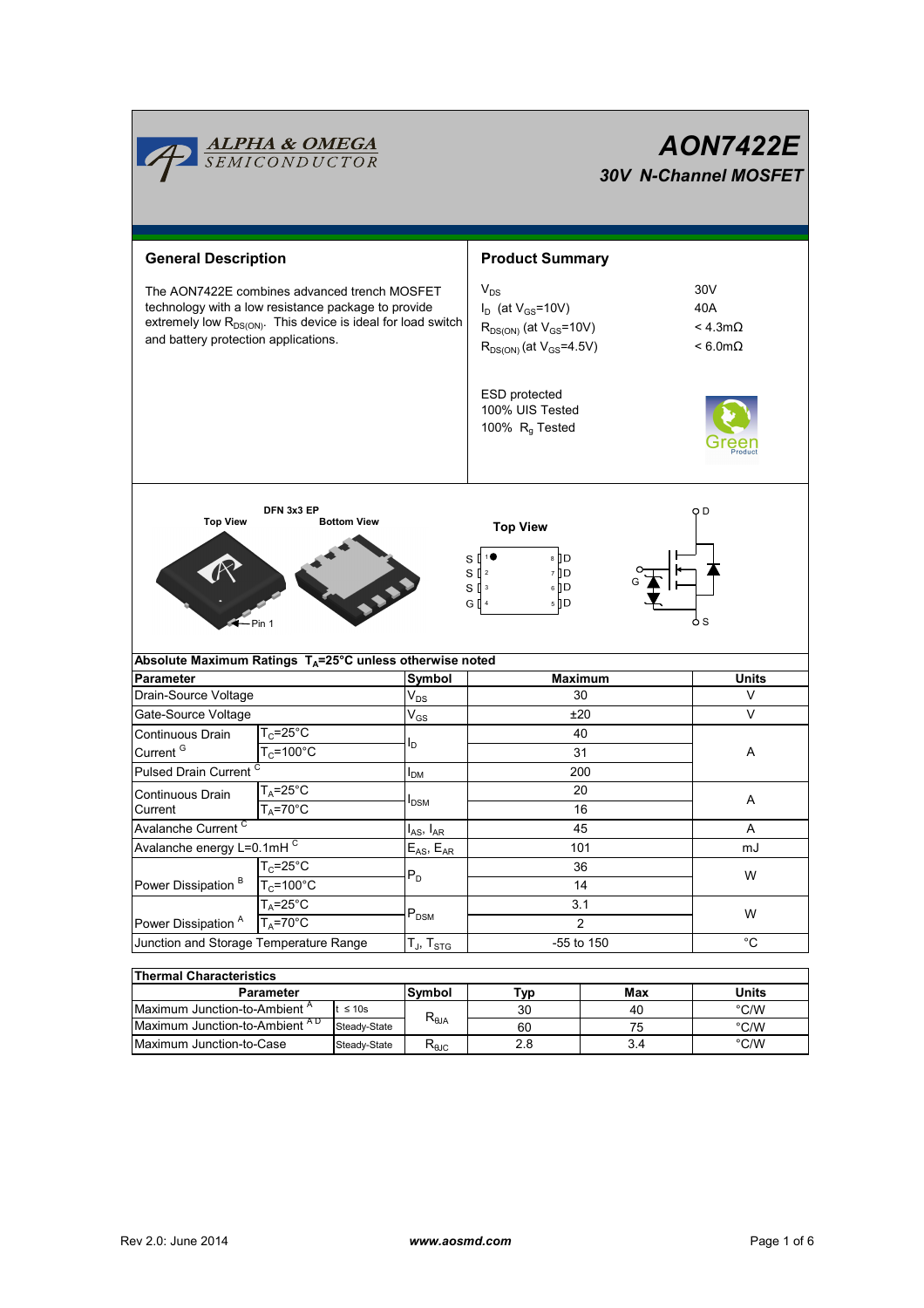

#### **Electrical Characteristics (TJ=25°C unless otherwise noted)**

| <b>Symbol</b>               | <b>Parameter</b>                                           | <b>Conditions</b>                                                                  |                   | Min  | <b>Typ</b>     | <b>Max</b>   | <b>Units</b> |
|-----------------------------|------------------------------------------------------------|------------------------------------------------------------------------------------|-------------------|------|----------------|--------------|--------------|
| <b>STATIC PARAMETERS</b>    |                                                            |                                                                                    |                   |      |                |              |              |
| <b>BV<sub>DSS</sub></b>     | Drain-Source Breakdown Voltage                             | $I_D = 250 \mu A$ , $V_{GS} = 0V$                                                  |                   | 30   | 36             |              | $\vee$       |
| $I_{DSS}$                   | Zero Gate Voltage Drain Current                            | $V_{DS}$ =30V, $V_{GS}$ =0V                                                        |                   |      |                | 1            | μA           |
|                             |                                                            |                                                                                    | $T_{\rm J}$ =55°C |      |                | 5            |              |
| $I_{GSS}$                   | Gate-Body leakage current                                  | $V_{DS}$ =0V, $V_{GS}$ = $\pm$ 16V                                                 |                   |      |                | 5            | uA           |
| $I_{GSS}$                   | Gate-Body leakage current                                  | $V_{DS}$ =0V, $V_{GS}$ = $\pm$ 20V                                                 |                   |      |                | 10           | uA           |
| $V_{GS(th)}$                | Gate Threshold Voltage                                     | $V_{DS} = V_{GS} I_D = 250 \mu A$                                                  |                   | 1.3  | 1.85           | 2.4          | V            |
| $I_{D(ON)}$                 | On state drain current                                     | $V_{GS}$ =10V, $V_{DS}$ =5V                                                        |                   | 200  |                |              | A            |
| $R_{DS(ON)}$                | Static Drain-Source On-Resistance                          | $V_{GS}$ =10V, I <sub>D</sub> =20A                                                 |                   |      | 3.5            | 4.3          | $m\Omega$    |
|                             |                                                            |                                                                                    | $T_i = 125$ °C    |      | 5.5            | 6.8          |              |
|                             |                                                            | $V_{GS} = 4.5V, I_D = 16A$                                                         |                   |      | 4.5            | 6            | $m\Omega$    |
| $g_{FS}$                    | <b>Forward Transconductance</b>                            | $V_{DS}$ =5V, I <sub>D</sub> =20A                                                  |                   |      | 85             |              | S            |
| $V_{SD}$                    | Diode Forward Voltage                                      | $IS=1A, VGS=0V$                                                                    |                   |      | 0.7            | $\mathbf{1}$ | $\vee$       |
| $I_{\rm S}$                 | Maximum Body-Diode Continuous Current <sup>G</sup>         |                                                                                    |                   |      |                | 40           | A            |
| <b>DYNAMIC PARAMETERS</b>   |                                                            |                                                                                    |                   |      |                |              |              |
| $C_{iss}$                   | Input Capacitance                                          | $V_{GS}$ =0V, $V_{DS}$ =15V, f=1MHz                                                |                   | 1950 | 2445           | 2940         | рF           |
| $C_{\rm oss}$               | <b>Output Capacitance</b>                                  |                                                                                    |                   | 270  | 390            | 510          | pF           |
| $C_{\rm rss}$               | Reverse Transfer Capacitance                               |                                                                                    |                   | 130  | 220            | 310          | pF           |
| $R_{q}$                     | Gate resistance                                            | $V_{GS}$ =0V, $V_{DS}$ =0V, f=1MHz                                                 |                   | 1.2  | 2.4            | 3.6          | Ω            |
| <b>SWITCHING PARAMETERS</b> |                                                            |                                                                                    |                   |      |                |              |              |
| $Q_q(10V)$                  | <b>Total Gate Charge</b>                                   | $V_{\rm{GS}}$ =10V, $V_{\rm{DS}}$ =15V, $I_{\rm{D}}$ =20A                          |                   | 32   | 41             | 50           | nC           |
| $Q_g(4.5V)$                 | <b>Total Gate Charge</b>                                   |                                                                                    |                   | 15   | 19             | 24           | nС           |
| $\mathsf{Q}_{\mathsf{gs}}$  | Gate Source Charge                                         |                                                                                    |                   |      | 7.2            |              | nC           |
| $\mathsf{Q}_{\text{gd}}$    | Gate Drain Charge                                          |                                                                                    |                   |      | 6.6            |              | пC           |
| $t_{D(on)}$                 | Turn-On DelayTime                                          |                                                                                    |                   |      | $\overline{7}$ |              | ns           |
| $\mathsf{t}_{\sf r}$        | Turn-On Rise Time                                          | $V_{GS}$ =10V, $V_{DS}$ =15V, R <sub>i</sub> =0.75Ω,<br>$R_{\text{GFN}} = 3\Omega$ |                   |      | 5              |              | ns           |
| $t_{D(\text{off})}$         | Turn-Off DelayTime                                         |                                                                                    |                   |      | 41.5           |              | ns           |
| $t_f$                       | <b>Turn-Off Fall Time</b>                                  |                                                                                    |                   |      | 10.5           |              | ns           |
| $t_{rr}$                    | <b>Body Diode Reverse Recovery Time</b>                    | $I_F$ =20A, dl/dt=500A/ $\mu$ s                                                    |                   |      | 17.5           | 22           | ns           |
| $Q_{rr}$                    | Body Diode Reverse Recovery Charge   IF=20A, dl/dt=500A/us |                                                                                    |                   |      | 31             | 40           | nC           |

A. The value of R<sub>θJA</sub> is measured with the device mounted on 1in<sup>2</sup> FR-4 board with 2oz. Copper, in a still air environment with T<sub>A</sub> =25°C. The Power dissipation P<sub>DSM</sub> is based on R <sub>θJA</sub> t ≤ 10s value and the maximum allowed junction temperature of 150°C. The value in any given application depends on the user's specific board design, and the maximum temperature of 150° C may be used if the PCB allows it. B. The power dissipation  $P_D$  is based on  $T_{J(MAX)}$ =150°C, using junction-to-case thermal resistance, and is more useful in setting the upper dissipation limit for cases where additional heatsinking is used.

C. Repetitive rating, pulse width limited by junction temperature  $T_{J(MAX)}$ =150°C. Ratings are based on low frequency and duty cycles to keep initial  $T_{\text{J}}$  =25° C.

D. The  $R_{\text{BJA}}$  is the sum of the thermal impedence from junction to case  $R_{\text{BJC}}$  and case to ambient.

E. The static characteristics in Figures 1 to 6 are obtained using <300µs pulses, duty cycle 0.5% max.<br>F. These curves are based on the junction-to-case thermal impedence which is measured with the device mounted to a larg a maximum junction temperature of  $T_{J(MAX)}$ =150° C. The SOA curve provides a single pulse rating.

G. The maximum current rating is package limited.

H. These tests are performed with the device mounted on 1 in<sup>2</sup> FR-4 board with 2oz. Copper, in a still air environment with T<sub>A</sub>=25°C.

THIS PRODUCT HAS BEEN DESIGNED AND QUALIFIED FOR THE CONSUMER MARKET. APPLICATIONS OR USES AS CRITICAL COMPONENTS IN LIFE SUPPORT DEVICES OR SYSTEMS ARE NOT AUTHORIZED. AOS DOES NOT ASSUME ANY LIABILITY ARISING OUT OF SUCH APPLICATIONS OR USES OF ITS PRODUCTS. AOS RESERVES THE RIGHT TO IMPROVE PRODUCT DESIGN, FUNCTIONS AND RELIABILITY WITHOUT NOTICE.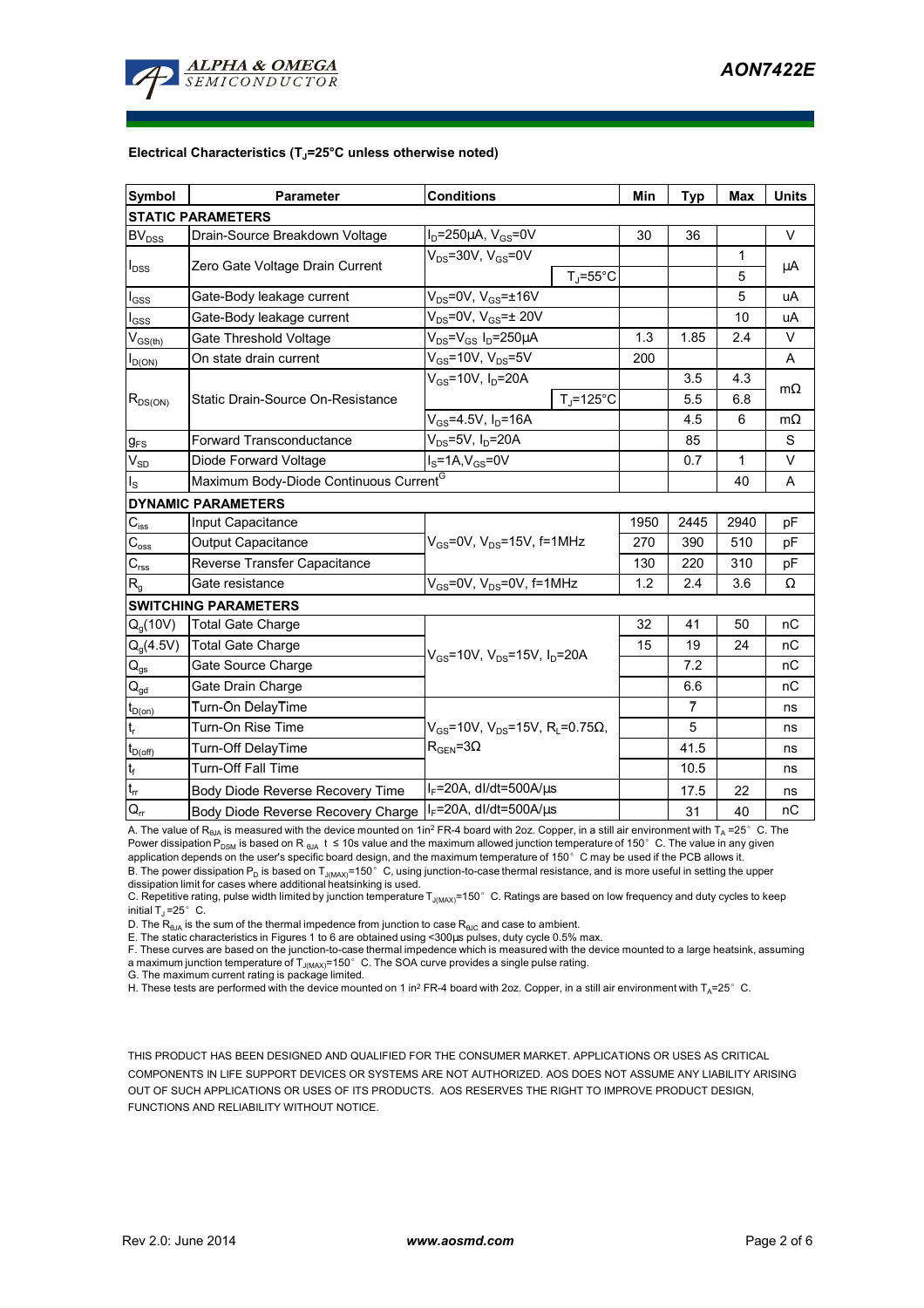

# **TYPICAL ELECTRICAL AND THERMAL CHARACTERISTICS**

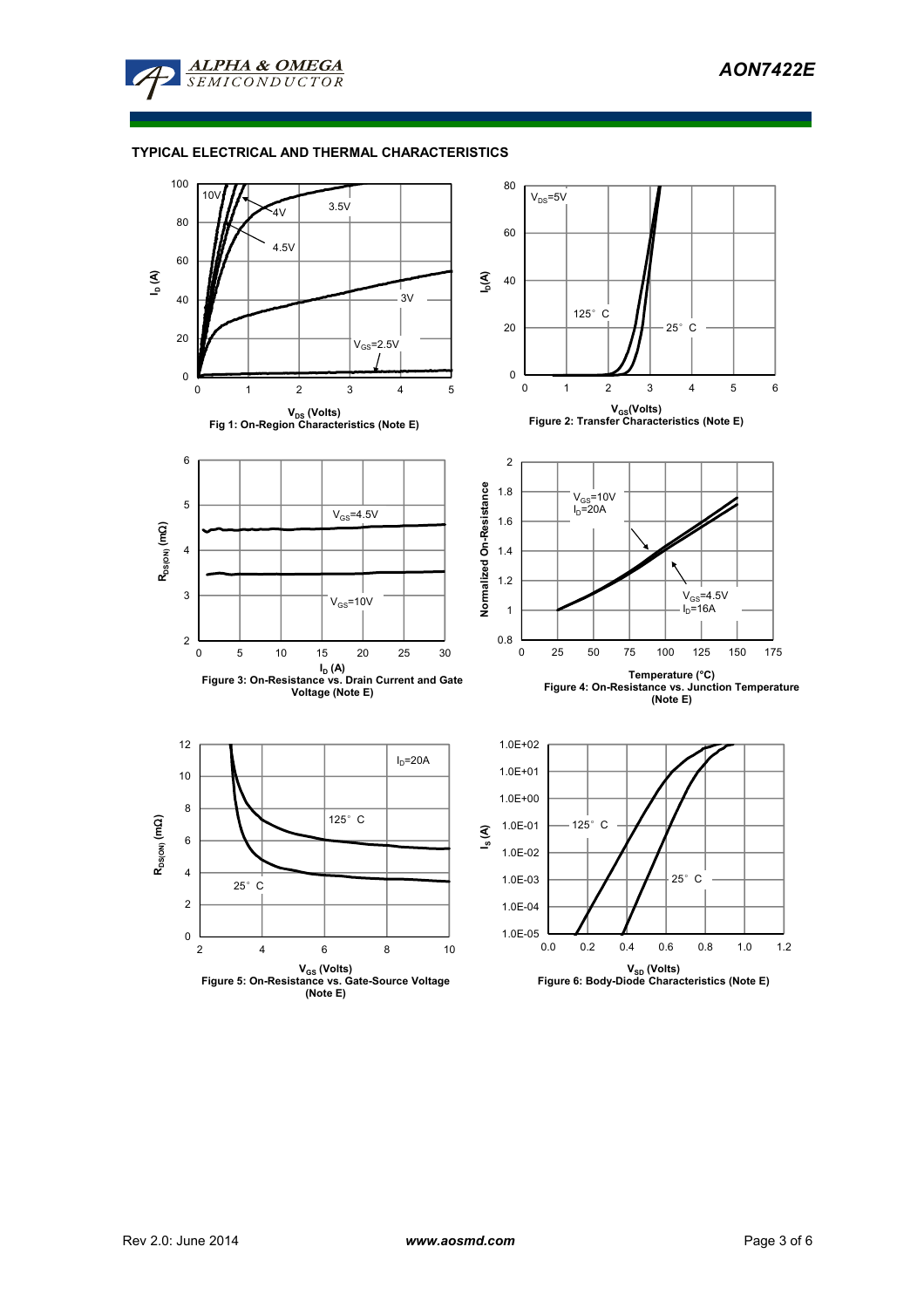

## **TYPICAL ELECTRICAL AND THERMAL CHARACTERISTICS**



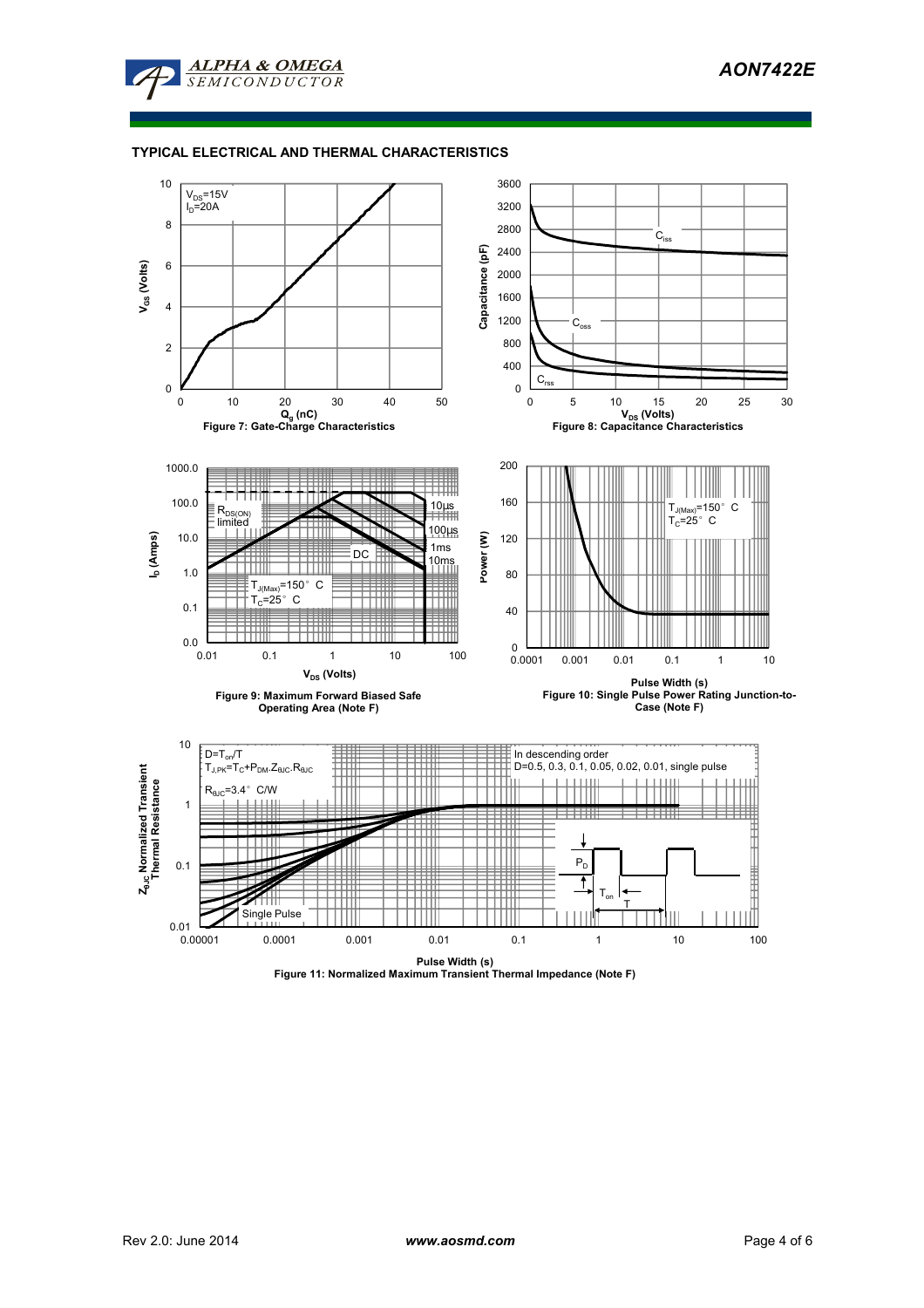

### **TYPICAL ELECTRICAL AND THERMAL CHARACTERISTICS**